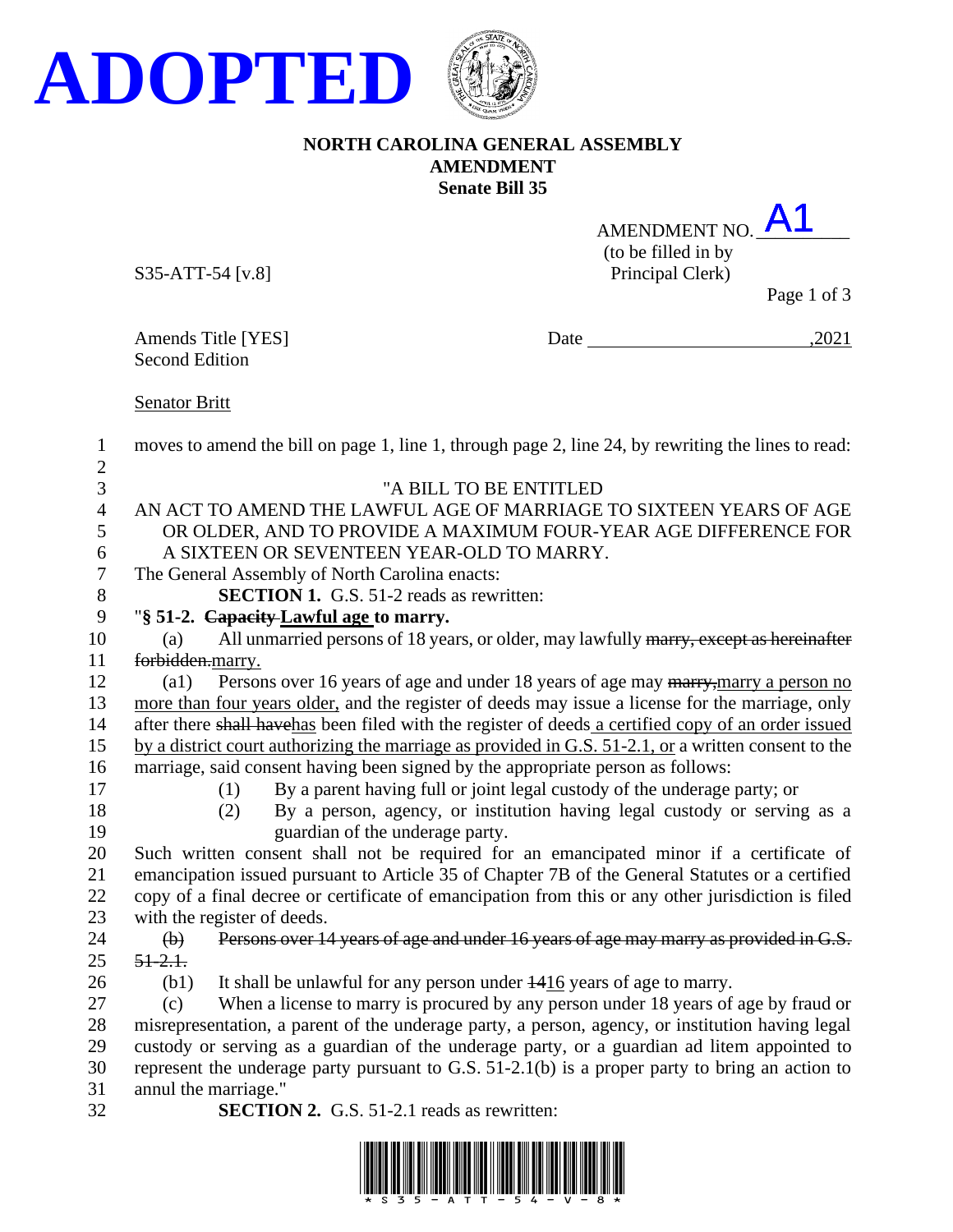## **NORTH CAROLINA GENERAL ASSEMBLY AMENDMENT Senate Bill 35 ADOPTED**

AMENDMENT NO.  $A1$ (to be filled in by S35-ATT-54 [v.8] Principal Clerk)

Page 2 of 3

| $\mathbf 1$      |                                                                                                      | "§ 51-2.1. Marriage of certain underage parties.                                                       |  |  |  |
|------------------|------------------------------------------------------------------------------------------------------|--------------------------------------------------------------------------------------------------------|--|--|--|
| $\overline{2}$   | (a)                                                                                                  | If an unmarried female who is more than 14 years of age, but less than 16 years of                     |  |  |  |
| 3                | age, is pregnant or has given birth to a child and the unmarried female and the putative father of   |                                                                                                        |  |  |  |
| 4                | the child, either born or unborn, agree to marry, or if an unmarried male who is more than 14        |                                                                                                        |  |  |  |
| 5                |                                                                                                      | years of age, but less than 16 years of age, is the putative father of a child, either born or unborn, |  |  |  |
| 6                |                                                                                                      | and the unmarried male and the mother of the child agree to marry, the register of deeds is            |  |  |  |
| $\boldsymbol{7}$ |                                                                                                      | authorized to issue to the parties a license to marry; and it shall be lawful for them to marry in     |  |  |  |
| $8\,$            |                                                                                                      | accordance with the provisions of this Chapter, only after a certified copy of an order issued by      |  |  |  |
| 9                |                                                                                                      | a district court authorizing the marriage is filed with the register of deeds. A district court judge  |  |  |  |
| 10               |                                                                                                      | may issue an order authorizing a marriage between a person over 16 years of age and under 18           |  |  |  |
| 11               |                                                                                                      | years of age, to a person no more than four years older under this section only upon finding as        |  |  |  |
| 12               |                                                                                                      | fact and concluding as a matter of law that the underage party is capable of assuming the              |  |  |  |
| 13               |                                                                                                      | responsibilities of marriage and the marriage will serve the best interest of the underage party. In   |  |  |  |
| 14               |                                                                                                      | determining whether the marriage will serve the best interest of an underage party, the district       |  |  |  |
| 15               | court shall consider the following:                                                                  |                                                                                                        |  |  |  |
| 16               | (1)                                                                                                  | The opinion of the parents of the underage party as to whether the marriage                            |  |  |  |
| 17               |                                                                                                      | serves the best interest of the underage party.                                                        |  |  |  |
| 18               | (2)                                                                                                  | The opinion of any person, agency, or institution having legal custody or                              |  |  |  |
| 19               |                                                                                                      | serving as a guardian of the underage party as to whether the marriage serves                          |  |  |  |
| 20               |                                                                                                      | the best interest of the underage party.                                                               |  |  |  |
| 21               | (3)                                                                                                  | The opinion of the guardian ad litem appointed to represent the best interest                          |  |  |  |
| 22               |                                                                                                      | of the underage party pursuant to G.S. $51-2.1(b)$ as to whether the marriage                          |  |  |  |
| 23               |                                                                                                      | serves the best interest of the underage party.                                                        |  |  |  |
| 24               | (4)                                                                                                  | The relationship between the underage party and the parents of the underage                            |  |  |  |
| 25               |                                                                                                      | party, as well as the relationship between the underage party and any person                           |  |  |  |
| 26               |                                                                                                      | having legal custody or serving as a guardian of the underage party.                                   |  |  |  |
| 27               | (5)                                                                                                  | Any evidence that it would find useful in making its determination.                                    |  |  |  |
| 28               |                                                                                                      | There shall be a rebuttable presumption that the marriage will not serve the best interest of          |  |  |  |
| 29               |                                                                                                      | the underage party when all living parents of the underage party oppose the marriage. The fact         |  |  |  |
| 30               |                                                                                                      | that the female is pregnant, or has given birth to a child, alone does not establish that the best     |  |  |  |
| 31               |                                                                                                      | interest of the underage party will be served by the marriage.                                         |  |  |  |
| 32               | . '                                                                                                  |                                                                                                        |  |  |  |
| 33               |                                                                                                      | <b>SECTION 3.</b> G.S. 51-3 reads as rewritten:                                                        |  |  |  |
| 34               |                                                                                                      | "§ 51-3. Want of capacity; void and voidable marriages.                                                |  |  |  |
| 35               |                                                                                                      | All marriages between any two persons nearer of kin than first cousins, or between double              |  |  |  |
| 36               |                                                                                                      | first cousins, or between a male person under 16 years of age and any female, or between a female      |  |  |  |
| 37               |                                                                                                      | person under 16 years of age and any male, or between persons either of whom has a husband or          |  |  |  |
| 38               |                                                                                                      | wife living at the time of such marriage, or between persons either of whom is at the time             |  |  |  |
| 39               | physically impotent, or between persons either of whom is at the time incapable of contracting       |                                                                                                        |  |  |  |
| 40               | from want of will or understanding, shall be void. No marriage followed by cohabitation and the      |                                                                                                        |  |  |  |
| 41               | birth of issue shall be declared void after the death of either of the parties for any of the causes |                                                                                                        |  |  |  |
| 42               |                                                                                                      | stated in this section except for bigamy. No marriage by persons either of whom may be under           |  |  |  |
| 43               |                                                                                                      | 16 years of age, and otherwise competent to marry, shall be declared void when the girl shall be       |  |  |  |